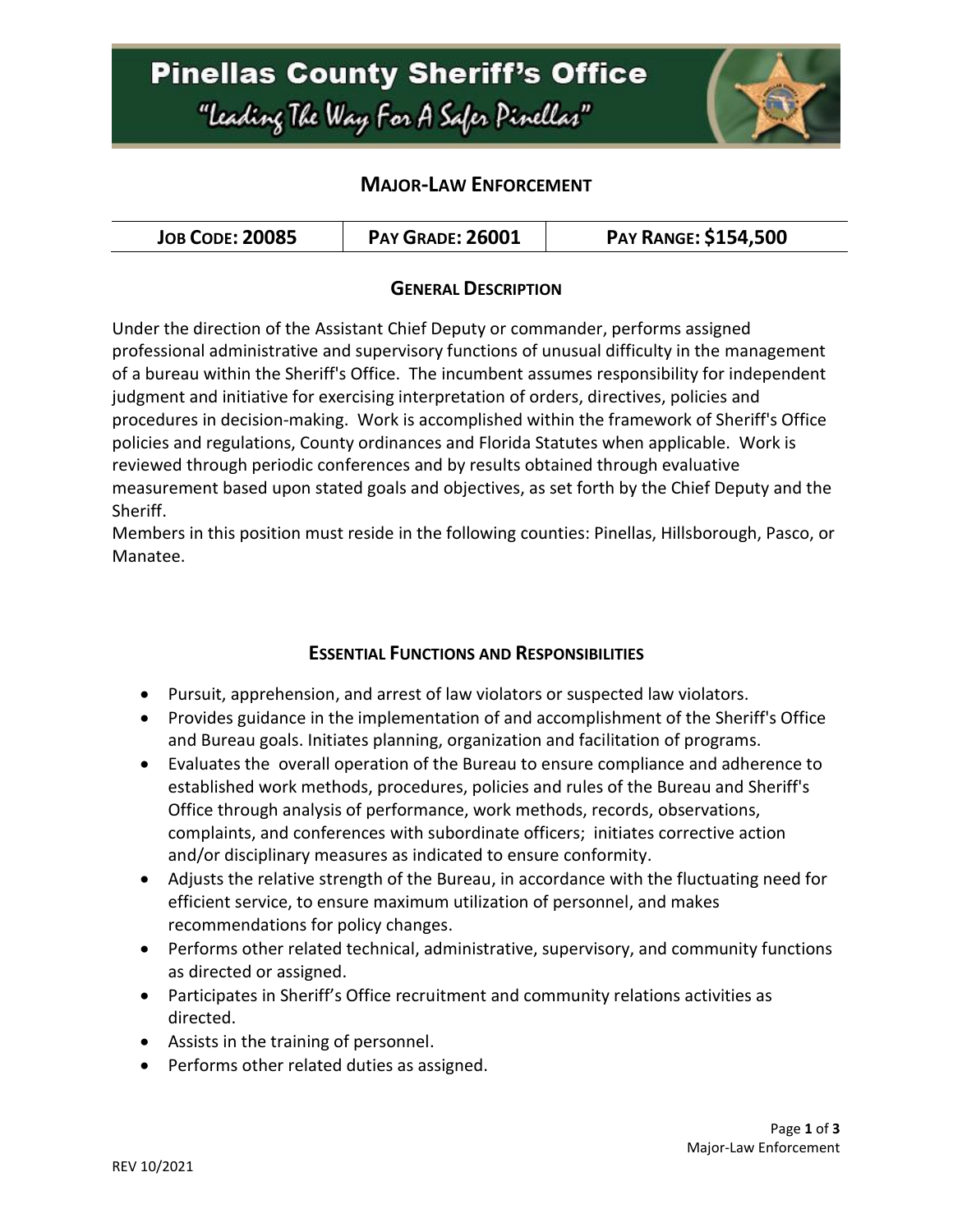# **Pinellas County Sheriff's Office**

"Leading The Way For A Safer Pinellar"



### **QUALIFICATIONS**

- Bachelor's degree with a major in criminal justice, public administration, business administration, or a related field from an institution accredited by an accrediting body recognized by the U. S. Dept. of Education.
- And (5) five years' administrative experience in a government or law enforcement agency.
- OR equivalent combination of education and experience.
- Certification of completion of law enforcement training as required by the State of Florida.
- Meet requirements and standards of the Florida Criminal Justice Standards and Training Commission as authorized by F.S.S. 943.13.
- Must possess a valid Florida Driver's License.

## **KNOWLEDGE, SKILLS, AND ABILITIES**

- All of the knowledge, skills, and abilities required of a Captain.
- Ability to make independent decisions regarding unusual and complex issues, both administratively and operationally.
- Ability to evaluate proposals and recommendations from subordinates to determine the proper course of action.
- Knowledge of General Orders and standard operating procedures.
- Ability to initiate and facilitate programs and policies.
- Ability to establish and maintain productive working relationships with Sheriff's Office staff, community leaders and other subordinates.
- Ability to speak effectively to community groups.
- Skill in developing and training subordinate staff to enhance their personal and organizational objectives.

Ability to comply with the Drug Free Workplace Act.

## **PHYSICAL ABILITIES**

The physical abilities listed below are requirements to perform the essential functions and responsibilities.

- Requires satisfactory medical standards as stated on FDLE form CJSTC 75A, agency medical physical clearance form, and the following:
	- $\circ$  Visual acuity of 20/30 vision standard in each eye; if corrective lenses must be used to satisfy 20/30 vision standard, uncorrected vision should be no worse